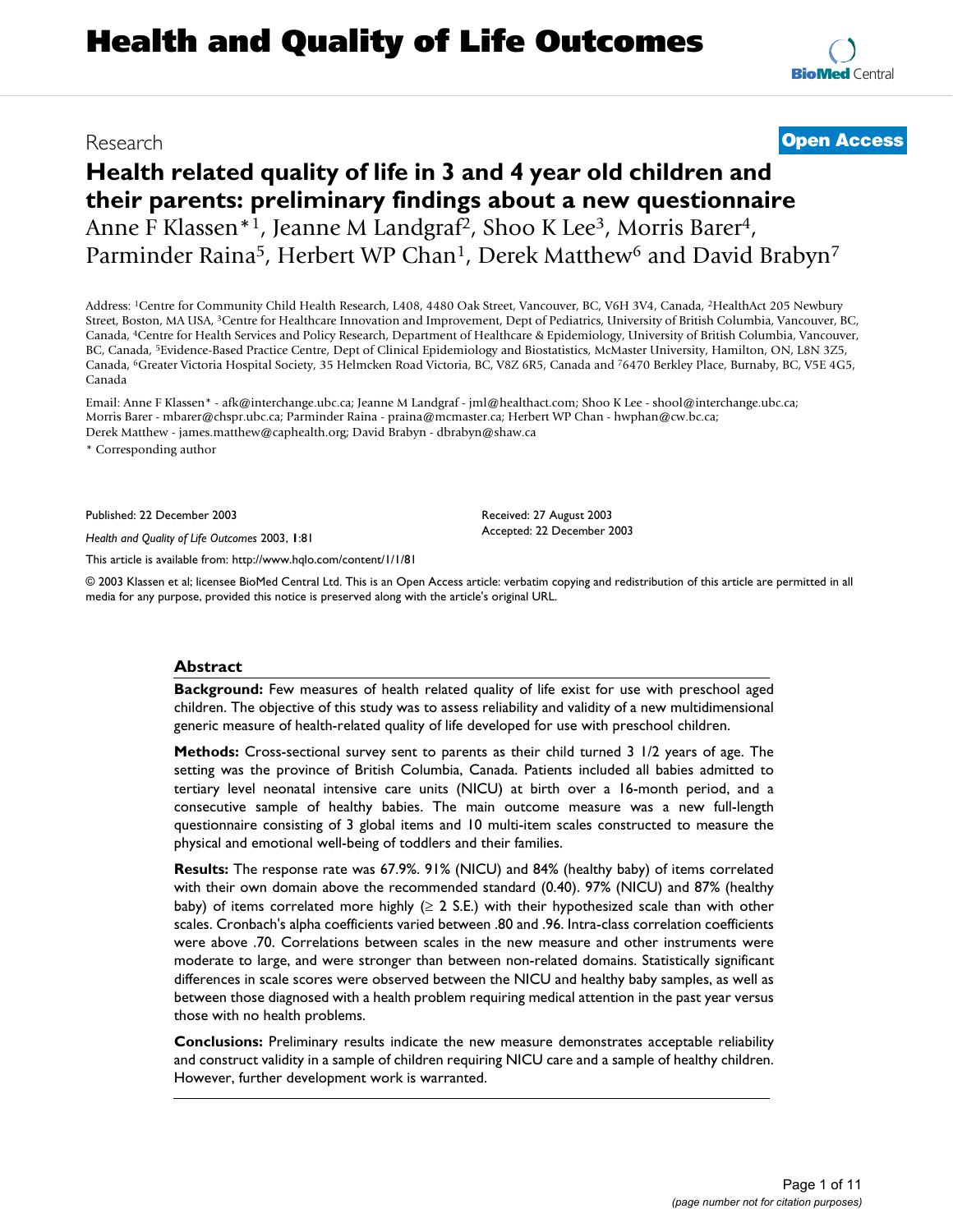# **Background**

There are now a number of validated health-related quality of life (HRQL) instruments available for use with adults, and these are often routinely included in clinical trials. Such measures are based on the view that health is multidimensional, that the concepts forming these dimensions can be assessed only by subjective measures, and that quality of life should be evaluated by asking the patient, or in some cases a proxy. Measurement of HRQL in children is based on these same principles, but is at an earlier stage of development [1].

HRQL assessment in children is complicated by developmental issues and by the need to use proxies in certain circumstances (e.g., preschool aged children). Some developers have addressed these issues by creating separate questionnaires for specific age-groups and for parent and child report. The PedsQL generic measure of HRQL, for example, has 4 parent report measures (ages 2–4, 5–7, 8–12 and 13–18 years old) and 3 child self-report measures (ages 5–7, 8–12 and 13–18 years old) [2].

Developmental issues are most relevant to the preschool aged group, who undergo rapid growth and development [3]. Since preschool aged children are not able to complete a questionnaire for themselves, the use of a proxy is essential. A growing number of studies have looked at the proxy issue in school aged children. Eiser and Morse (2001) performed a systematic review and reported that that there was greater agreement for observable functioning (e.g. physical HRQoL), and less for non-observable functioning (e.g. emotional or social HRQoL), and that agreement was better between parents and chronically sick children compared with parents and their healthy children [4]. These authors suggest there remain strong arguments for obtaining information from both parents and children whenever possible.

A recent systematic review [1] and a number of other review articles [5-8] describe the range of generic health related quality of life (HRQL) measures for children developed to date. At the time of the present study, generic questionnaires were developed to measure HRQL for school-aged children only. However, a full-length questionnaire still under development – the Infant/Toddler Quality of Life Questionnaire (ITQOL) – was made available for purposes of further evaluation (9). The ITQOL is conceptually similar to the Child Health Questionnaire (there is some overlap of items and scales) [10]. Both measures adopt the World Health Organization's definition of health, which is "a state of complete physical, mental and social well-being and not merely the absence of disease" [11]. The ITQOL was developed following a thorough review of the infant health literature and a review of developmental guidelines used by pediatricians

[12], which identified core child health concepts and resulted in the development of items and scales to measure physical function, growth and development, bodily pain, temperament and moods, behavior and general health perceptions. Like the CHQ, the ITQOL also includes scales to measure parental impact (time and emotions).

Since the inception of the current project, two new generic measures for pre-school aged have since become available [2,13]. In The Netherlands, Fekkes and colleagues [13] developed the TNO-AZL Preschool Quality Of Life (TAPQOL), a 43-item (12-domain) generic pre-school measure of health status, and used this instrument in a study of preterm infants [14]. HRQL in this measure was defined as health status in 12 domains weighted by the impact of health status problems on wellbeing. These 12 domains measure aspects of physical, social, cognitive and emotional function. Varni et al, in the USA [2], developed the generic 23-item Pediatric Quality of Life Inventory (PedsQL), which can be used to measure 3 domains of health (physical, mental and social) in children and adolescents aged 2 to 18.

The aim of the current paper is to present preliminary information about the psychometric properties of the ITQOL questionnaire as applied in two samples of preschool aged children: a population-based follow-up study of children admitted at birth to level III neonatal intensive care units (NICU) (i.e., regional neonatal-perinatal centers that provide care for high risk pregnancies and intensive care for severely ill infants); and a comparison group of healthy full-term births. The overall purpose of our study was to link questionnaire survey data with administrative health data for NICU children and their caregivers to examine relationships between health care utilization, initial NICU birth experience and long-term health outcomes for respondents. Research describes a range of negative health outcomes associated with neonatal intensive care [15-27]. Commonly reported adverse outcomes include cerebral palsy, mental retardation, deafness, blindness as well as more widespread problems such as learning disabilities and behavioral problems. Results pertaining to HRQL outcomes in our sample of NICU graduates are reported in a separate publication [28].

# **Methods**

# *NICU sample*

Our sample included all surviving babies admitted for more than 24 hours to one of 3 level III NICUs in British Columbia (Canada) over a 16-month period (March 1996 through June 1997 inclusive). These 3 units (at Royal Columbian Hospital, Victoria General Hospital and British Columbia Women's and Children's Hospital) provided 100% of the tertiary care NICU beds in the province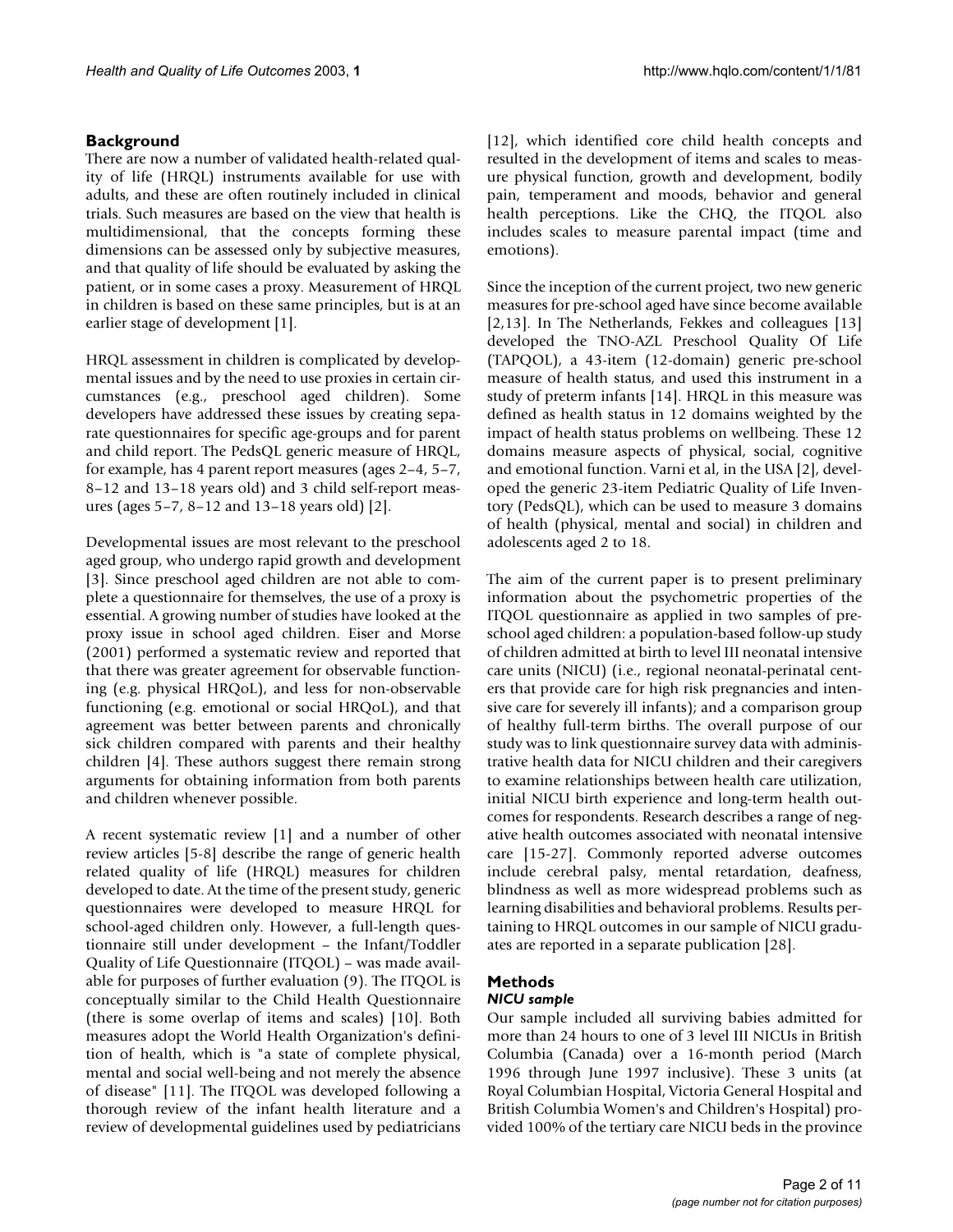at the time. Mothers' name and contact details were obtained from each hospital. This population of babies was then matched with provincial mortality records to identify and exclude any babies that had died after discharge from the NICU. To ensure the data were independent, only families with one child in the study sample were included in this paper.

#### *Healthy baby sample*

Our comparison sample of healthy term babies was recruited from the two hospitals with an affiliated hospital-based primary care unit (BC Women's and Children's Hospital and the Royal Columbian Hospital). This sample included all babies delivered over 11 months (March 1996 through January 1997 inclusive) by any primary care physician from these two units working within either of these two hospitals. Multiple births, babies with a sibling in the NICU sample, and babies subsequently admitted to a NICU for more than 24 hours were excluded. Contact details for the mother were obtained from the health records department at one hospital and directly from the primary care unit at the other.

#### *Data collection*

A questionnaire booklet, that included a number of separate instruments, was sent to each mother as her child turned 3 1/2 years of age. A consent letter was included to

obtain permission to link the questionnaire data with hospital birth records. The caregiver that had, to that point in the child's life, spent the most amount of time with the child was asked to complete the questionnaire. Nonrespondents were sent a reminder letter and up to two more copies of the questionnaire as necessary. Finally, phone calls were made as part of a final effort to reach families. If the telephone number was not in service or reassigned, or a questionnaire was returned to us from the post office as undeliverable, a comprehensive search strategy was implemented. The process involved searching the Internet and/or contacting the mothers' primary care physician to obtain an address.

#### *Infant Toddler Quality of Life Questionnaire*

The questionnaire booklet included the developmental full-length version of the Infant Toddler Quality of Life Questionnaire (ITQOL) [9,29]. The prototype contains 103-items that measure 8 infant and 5 parental concepts (see Table 1). This instrument was developed for infants as young as 2 months and toddlers up to five years of age using developmental guidelines used by pediatricians and other published literature [12]. More than half the items in each scale must be answered in order to derive a score. Raw scores are calculated for each scale by computing the algebraic mean of the items. Following published convention [30], raw scores are then transformed to a scale from

| Table 1: Infant Toddler Quality of Life Questionnaire – General Content |  |
|-------------------------------------------------------------------------|--|
|-------------------------------------------------------------------------|--|

| Infant concepts                     | No. items       | <b>General Content</b>                                                                                                                                                                                                                                                    |
|-------------------------------------|-----------------|---------------------------------------------------------------------------------------------------------------------------------------------------------------------------------------------------------------------------------------------------------------------------|
| <b>Physical Abilities</b>           | 10              | Amount of limitation in physical activities, such as eating, sleeping, grasping, and playing due to health<br>problems                                                                                                                                                    |
| Growth and Development              | $\overline{10}$ | Satisfaction with development (physical growth, motor, language, cognitive), habits (eating, feeding,<br>sleeping) and overall temperament                                                                                                                                |
| <b>Bodily Pain/Discomfort</b>       | 3               | Amount, frequency of bodily pain/discomfort and the extent to which pain/discomfort interferes with<br>normal activities                                                                                                                                                  |
| <b>Temperament and Moods</b>        | 8               | Frequency of certain moods and temperaments, such as sleeping/eating difficulties, crankiness,<br>fussiness, unresponsiveness, playfulness and alertness                                                                                                                  |
| <b>General Behavior Perceptions</b> | $\overline{13}$ | Perceptions of current, past and future behavior                                                                                                                                                                                                                          |
| Getting Along with Others           | 15              | Frequency of behavior problems, such as following directions, hitting, biting others, throwing<br>tantrums, and easily distracted. Frequency of positive behaviors, such as ability to cooperate, appears<br>to be sorry, and adjusts to new situations                   |
| <b>General Health Perceptions</b>   | 12              | Perceptions of current, past and future health                                                                                                                                                                                                                            |
| Change in health                    |                 | Perceptions of changes in health over the past year                                                                                                                                                                                                                       |
| <b>Parent concepts</b>              |                 |                                                                                                                                                                                                                                                                           |
| Impact-Emotional                    | 7               | Amount of worry experienced by parent due to child's eating/sleeping habits, physical and emotional<br>well-being, learning abilities, temperament, behavior and ability to interact with others in an age-<br>appropriate manner                                         |
| Impact-Time                         | 7               | Amount of time limitations experienced by parent (time for his/her own needs) due to child's eating/<br>sleeping habits, physical and emotional well-being, learning abilities, temperament, behavior and ability<br>to interact with others in an age-appropriate manner |
| Mental Health                       | 5               | Parent's general mental health, including depression, anxiety, behavioral-emotional control, and<br>general positive affect                                                                                                                                               |
| General Health                      |                 | Rating of parent's overall health                                                                                                                                                                                                                                         |
| <b>Family Cohesion</b>              |                 | Rating of family's ability to get along with one another                                                                                                                                                                                                                  |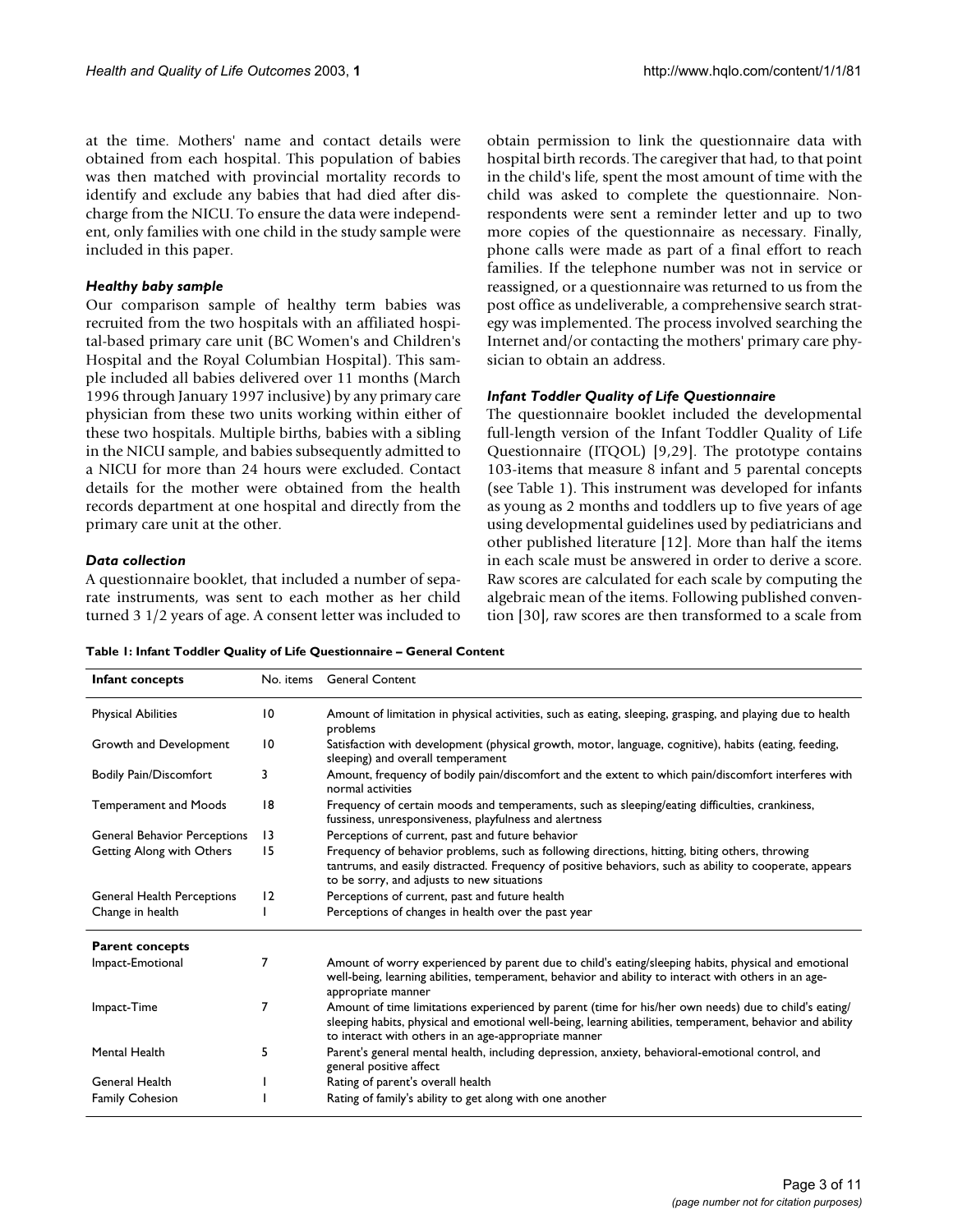0 (worst health) to 100 (best health).

#### *Item-level analysis*

Data completeness was measured by computing the percentage of items completed for each scale and the instrument. Following published conventions [31-36], item-toscale correlations (corrected for overlap) were considered satisfactory for items that correlated .40 or more with their hypothesized scale. Item discriminant validity was considered successful if the correlation between an item and its hypothesized scale was significantly higher ( $\geq 2$  S.E.) than correlations between that item and all other scales. As advised with newly created scales [30], the percentage of correlations that were ≥1 S.E. higher for each item and its hypothesized scale were also examined.

#### *Scale-level analysis*

For each scale, we determined the percentage of scores that could be computed. The distribution of scores was examined to determine potential floor and ceiling effect (i.e., people scoring at the absolute lowest and highest ends of the continuum for each scale). Scale internal consistency was assessed in terms of Cronbach's  $\alpha$  coefficient. Internal consistency was considered satisfactory if the coefficient was at least .70 [37,38]. To evaluate the degree to which each scale was "unique", correlations among all scales were examined and compared against the respective Cronbach's α reliability coefficient observed for each individual scale. In general, the correlation between scales should be less than the alpha coefficient achieved for an individual scale [37]. To examine test-retest reliability, a random sample of 80 NICU respondents, who indicated they would be willing to participate in further research, was contacted by telephone. Those that agreed to participate were sent a copy of the ITQOL in the mail. A second copy of the questionnaire was mailed out once it was confirmed that the first copy had been completed. Test-retest reliability was assessed through intra-class correlation coefficients. ICCs of at least .70 were considered satisfactory [37,38]

#### *Concurrent validity*

To test concurrent validity, scale scores in the ITQOL were correlated with scores for similar and dissimilar scales in three validated instruments: the Child Behavior Checklist/ 1.5-5 (CBCL/1.5-5)[39]; the SF-36 [40,41]; and the Family Assessment Device (FAD) [42]. Scales from each instrument that are intended to measure similar constructs should have higher correlations (convergent validity) with each other than with scales that measure unrelated constructs (divergent validity). Correlations of <0.20 were considered negligible; 0.20 to 0.34 weak; 0.35 to 0.50 moderate; and >0.50 strong [43].

### *Child Behavior Checklist (CBCL/1.5-5)*

Since no validated multidimensional generic measure of HRQL was available for validation purposes, we used a measure of behavior as 55% of items in the ITQOL measure child behavior or temperament. The CBCL/1.5-5 measures behavioral, emotional and social functioning in children 1 1/2 to 5 years of age. This 100-item instrument measures both internalizing and externalizing syndromes and can be summed to produce a total problem score. A higher score reflects greater presence and severity of symptoms.

#### *Short Form 36*

The SF-36 [40,41] assesses the following 8 domains of adult health: physical health; physical role limitations; emotional role limitations; mental health; social function; energy; pain; and general health perception, and was used to help validate the ITQOL parent-impact scales. Since the mental health domain and one item from general health perception are included in the ITQOL, the remaining 6 domains were used in the validation process. Scores on these domains can range from 0 (worst health) to 100 (best health).

#### *Family Assessment Device*

The Family Assessment Device (FAD) [42] is a measure of family functioning and was used to help validate the Family Cohesion item. Scores for this 12-item scale can range from 0 to 36 with higher scores indicating greater dysfunction.

#### *Discriminant validity*

The ability of the ITQOL to discriminate between groups of children with poorer expected outcomes was determined by comparing ITQOL scale scores for the following two dichotomous variables (using Mann-Whitney U-test for statistical significance): (1) NICU vs. healthy baby sample; and (2) children with one or more health problems (from a list of 16 common childhood conditions) vs. children with no health problems. The NICU sample and the group with one or more health problems were expected to have poorer reported health. Effect size statistics (i.e., mean difference divided by pooled s.d.) were computed to determine the magnitude of the difference in mean scores.

#### **Results**

Questionnaires were sent to mothers of 1,907 NICU babies and 718 healthy babies. Fifty percent of families had moved at least one time since the birth of their baby. Using our search strategy, we were able to locate 81% of families. The overall response rate (after 131 exclusions, e.g. deaths, language issues) was 54.9%, and the response rate for families we successfully located was 67.9%, with completed questionnaires received for 972 NICU families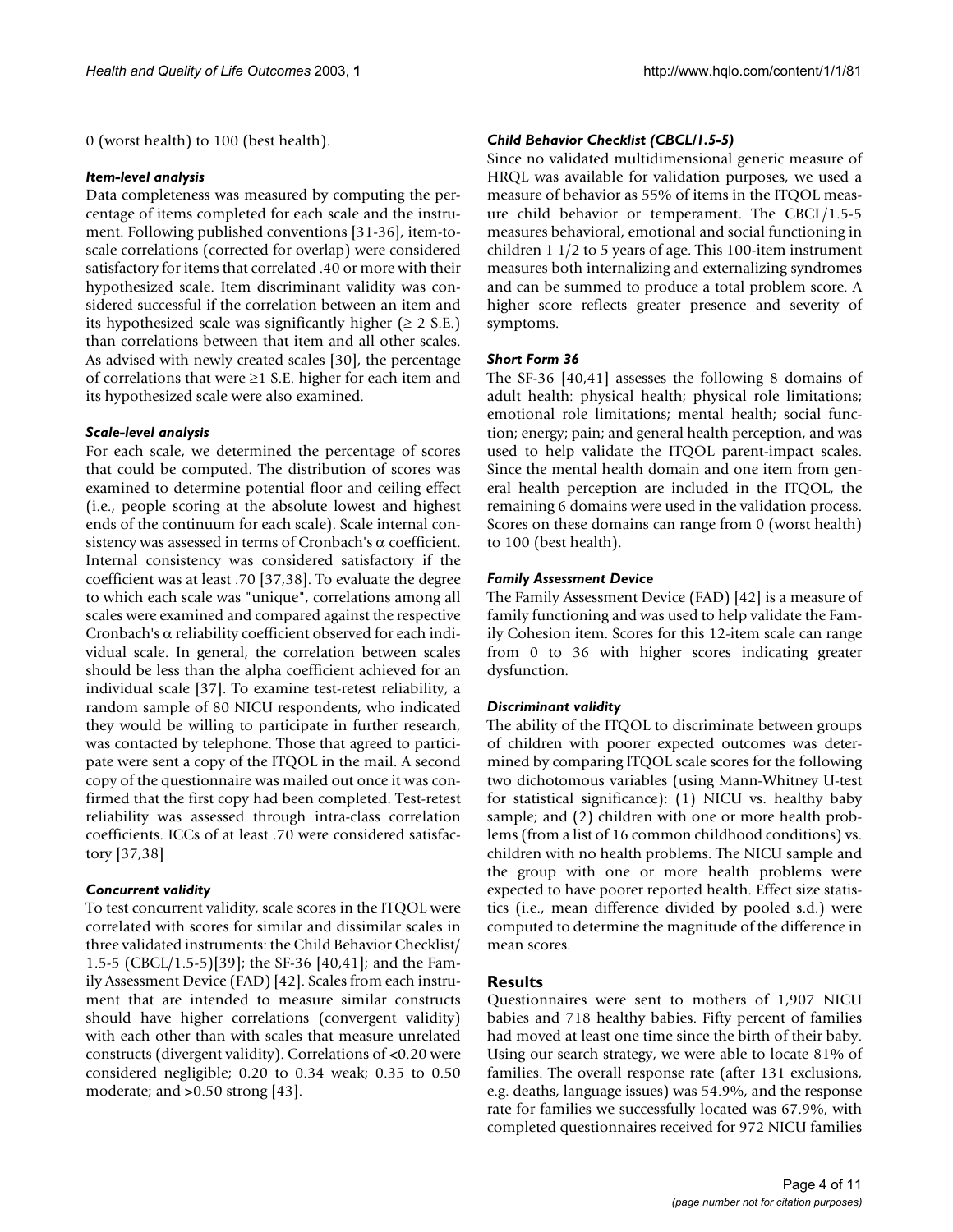|                                   |                 | <b>NICU</b> |                              |                               |           |           | Healthy baby                 |                               |           |  |  |
|-----------------------------------|-----------------|-------------|------------------------------|-------------------------------|-----------|-----------|------------------------------|-------------------------------|-----------|--|--|
|                                   | No. items       | % missing   | Item internal<br>consistency | Item discriminant<br>validity |           | % missing | Item internal<br>consistency | Item discriminant<br>validity |           |  |  |
| Infant scales                     |                 |             |                              | $-1$ S.E.                     | $-2$ S.E. |           |                              | $-1$ S.E.                     | $-2$ S.E. |  |  |
| <b>Physical Abilities</b>         | 10              | 4.1         | 100                          | 100                           | 100       | 2.8       | 100                          | 100                           | 100       |  |  |
| Growth and Development            | $\overline{10}$ | 2.4         | 100                          | 100                           | 100       | 3.1       | 100                          | 100                           | 100       |  |  |
| <b>Bodily Pain/Discomfort</b>     | 3               | 5.1         | 100                          | 100                           | 100       | 2.3       | 100                          | 100                           | 100       |  |  |
| <b>Temperament and Moods</b>      | 18              | 8.8         | 89                           | 100                           | 100       | 7.8       | 67                           | 89                            | 78        |  |  |
| General Behavior                  | $\overline{13}$ | 5.3         | 92                           | 100                           | 100       | 6.2       | 92                           | 92                            | 92        |  |  |
| Getting Along with Others         | 15              | 8.1         | 60                           | 87                            | 87        | 7.2       | 60                           | 87                            | 53        |  |  |
| <b>General Health Perceptions</b> | 12              | 8.9         | 100                          | 100                           | 100       | 5.2       | 83                           | 100                           | 100       |  |  |
| <b>Parent scales</b>              |                 |             |                              |                               |           |           |                              |                               |           |  |  |
| Impact-Emotional                  | 7               | 2.3         | 100                          | 100                           | 86        | 0.8       | 86                           | 100                           | 86        |  |  |
| Impact-Time                       | 7               | 2.7         | 100                          | 100                           | 100       | 1.6       | 100                          | 100                           | 100       |  |  |
| Mental Health                     | 5               | 3.4         | 100                          | 100                           | 100       | 2.1       | 100                          | 100                           | 100       |  |  |

<span id="page-4-0"></span>**Table 2: ITQOL item-level analysis for the NICU and healthy baby samples**

and 393 healthy baby families. The response rate for the NICU sample did not vary from that of the healthy baby sample. Five NICU respondents returned a signed consent form without a completed questionnaire and were dropped from the analysis.

For both samples combined, the mean age of the respondents was 35 (s.d. 5.7; range 19 to 65). Most respondents, (98.1%), were the child's biological parent, most commonly the child's mother (94.6%), and most (85.6%) were married or living in a common-law relationship. No differences were found between the NICU and healthy baby group in terms of parental age, gender, marital status or educational level. The proportion of boys in the sample was 55.1%. The sample was composed of 926 (68%) three-year olds, 413 (30.3%) four-year olds, and 23 (1.7%) five-year olds. The five-year old children have been excluded from the psychometric analysis since this group is unlikely to be representative.

#### *Item-level analysis*

Item-level results are presented in Table [2.](#page-4-0) Sixty-seven percent of respondents in the NICU sample and 74% of respondents in the healthy baby sample answered all 103 items. This was lower than the 83% (NICU sample) and 94% (healthy baby sample) of respondents who completed all items for the similar length CBCL/1.5-5. Of those missing at least one response on the ITQOL, three quarters of respondents in both samples missed answering only 3 items or less. The rate of missing data within each scale varied from 2.3% (Impact-emotional) to 8.9% (General Health Perception) for the NICU sample, and from 0.8% (Impact-emotional) to 7.8% (Temperament and Moods) for the healthy baby sample.

For item-scale correlations, 91% (NICU sample) and 84% (healthy baby sample) of items correlated with their own domain above the recommended standard (0.40). Within domains, perfect results were obtained for 7 (NICU sample) and 5 (healthy baby sample) scales. For item-discriminant validity, 97% (NICU sample) and 87% (healthy baby sample) of items correlated more highly  $(≥ 2 S.E.)$ with their hypothesized scale than with other scales. Perfect results (100%) were attained for 8 of the 10 scales in the NICU sample, and 6 of the 10 scales in the healthy baby sample. Only 2 items in the NICU sample (in Getting Along) and 5 in the healthy baby sample (in Temperament and Moods, General Behavior and Getting Along) did not correlate  $\geq 1$  S.E. with its hypothesized scales.

#### *Scale-level analysis*

Scale-level results are presented in Tables [3](#page-5-0) and [4.](#page-5-1) The proportion of missing values for scored domains was small: 2.9% (Physical Abilities) or less. There were no floor effects, but ceiling effects (scores of 100%) were apparent. The largest ceiling effect (69.3% NICU; 85.8% healthy baby) was in the Physical Abilities scale. The range of scores was particularly skewed for three scales (Physical Abilities, Growth/Development, Bodily Pain) where more than 84% of respondents in both samples reported scores of 75 or higher. Scores for scales that assess aspects of emotional and behavioral function showed more variability.

For both samples, the Cronbach's alpha coefficients were .80 or higher. One scale (Physical Abilities) achieved a coefficient of .96. The correlations between the ITQOL scales were on average moderate (see Table 5 and [6\)](#page-6-0). All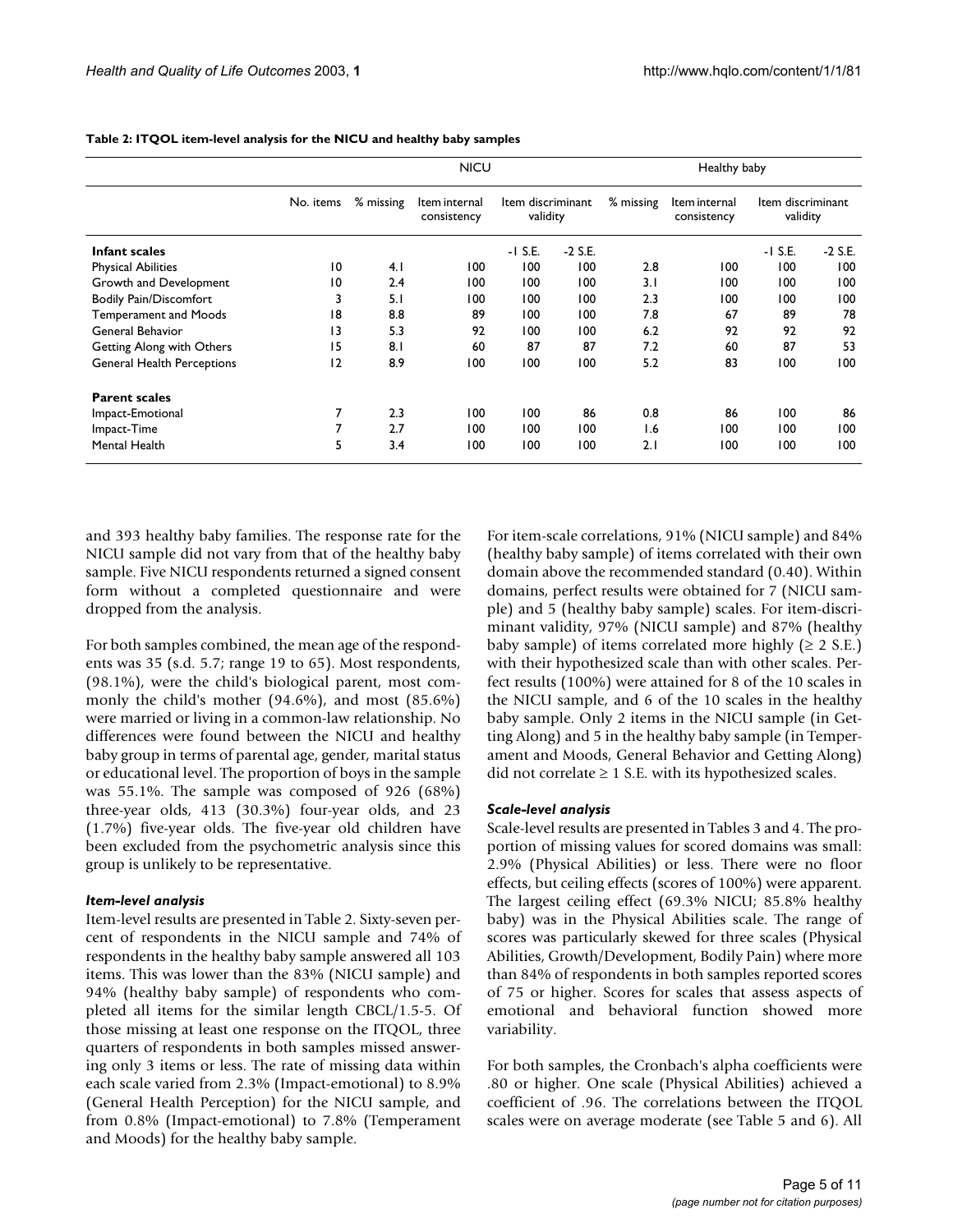|                                   | % not scored    | Categorized percentile distribution: Scale 0-100 |           |           |           |      |  |  |  |  |
|-----------------------------------|-----------------|--------------------------------------------------|-----------|-----------|-----------|------|--|--|--|--|
| Infant scales                     |                 | $0 - 24$                                         | $25 - 49$ | $50 - 74$ | $75 - 99$ | 100  |  |  |  |  |
| <b>Physical Abilities</b>         | 2.9             | 3.4                                              | 2.1       | 2.6       | 19.6      | 69.3 |  |  |  |  |
| Growth and Development            | 0.5             | 1.2                                              | 2.2       | 8.6       | 56.1      | 31.4 |  |  |  |  |
| <b>Bodily Pain/Discomfort</b>     | 0.8             | 1.2                                              | 2.1       | 11.6      | 36.1      | 48.2 |  |  |  |  |
| Temperament and Moods             | 0.9             | 0                                                | 1.9       | 24.1      | 71.6      | 1.5  |  |  |  |  |
| General Behavior                  | 0.7             | 0.4                                              | 8.0       | 40.0      | 48.2      | 2.6  |  |  |  |  |
| Getting Along with Others         | $\mathsf{L}$    | 0                                                | 2.5       | 44.6      | 51.4      | 0.4  |  |  |  |  |
| <b>General Health Perceptions</b> | $\mathsf{L}$    | 1.6                                              | 9.6       | 34.7      | 51.4      | 1.8  |  |  |  |  |
| <b>Parent scales</b>              |                 |                                                  |           |           |           |      |  |  |  |  |
| Impact-Emotional                  | $\mathsf{I}$ .4 | $\overline{1.8}$                                 | 4.9       | 21.5      | 54.8      | 15.5 |  |  |  |  |
| Impact-Time                       | 1.9             | $\overline{1.8}$                                 | 4.7       | 13.0      | 37.2      | 41.4 |  |  |  |  |
| Mental Health                     | 1.9             | 2.1                                              | 6.9       | 30.5      | 56.2      | 2.4  |  |  |  |  |

#### <span id="page-5-0"></span>**Table 3: ITQOL scale level analysis: % not scored and categorized percentile distribution of scores for the NICU sample**

<span id="page-5-1"></span>**Table 4: ITQOL Scale Level Analysis: % not scored and categorized percentile distribution of scores for the healthy baby sample**

|                                   | % not scored     |          | Categorized percentile distribution: Scale 0-100 |           |           |      |  |  |  |
|-----------------------------------|------------------|----------|--------------------------------------------------|-----------|-----------|------|--|--|--|
|                                   |                  | $0 - 24$ | $25 - 49$                                        | $50 - 74$ | $75 - 99$ | 100  |  |  |  |
| Infant scales                     |                  |          |                                                  |           |           |      |  |  |  |
| <b>Physical Abilities</b>         | 2.6              | 1.8      | 0.5                                              | 0.5       | 8.8       | 85.8 |  |  |  |
| Growth and Development            | 0.5              | 0.3      | 0.5                                              | 2.8       | 51.7      | 44.2 |  |  |  |
| <b>Bodily Pain/Discomfort</b>     | 0.8              | 0.3      | $\overline{1.3}$                                 | 8.8       | 41.1      | 47.8 |  |  |  |
| Temperament and Moods             | 1.6              | 0        | 0.5                                              | 17.8      | 78.3      | 1.8  |  |  |  |
| General Behavior                  | $\overline{1.0}$ | 0.5      | 4.1                                              | 37.7      | 55.0      | 1.6  |  |  |  |
| Getting Along with Others         | 1.3              | 0        | 2.1                                              | 35.4      | 61.0      | 0.3  |  |  |  |
| <b>General Health Perceptions</b> | 0.5              | 0.3      | 3.1                                              | 23.0      | 72.1      | 1.0  |  |  |  |
| <b>Parent scales</b>              |                  |          |                                                  |           |           |      |  |  |  |
| Impact-Emotional                  | 0.0              | 0.3      | 3.6                                              | 11.4      | 68.7      | 16.0 |  |  |  |
| Impact-Time                       | $\overline{1.3}$ | 0.3      | 2.6                                              | 9.8       | 37.7      | 48.3 |  |  |  |
| Mental Health                     | $\overline{1.0}$ | 0.3      | 7.8                                              | 28.4      | 59.7      | 2.8  |  |  |  |

**Table 5: Cronbach's** α **reliability coefficients and inter-scale correlations (Spearman) of the ITQOL scales for the NICU sample**

|                                  | PA    | GD     | BP    | TM   | GB   | ВE   | GH    | PI-E  | $PI-T$ | MH    |
|----------------------------------|-------|--------|-------|------|------|------|-------|-------|--------|-------|
| Infant scales                    |       |        |       |      |      |      |       |       |        |       |
| Physical Abilities (PA)          | (.96) |        |       |      |      |      |       |       |        |       |
| Growth Development (GD)          | .50   | (0.89) |       |      |      |      |       |       |        |       |
| Bodily Pain/Discomfort (BP)      | .28   | .34    | (.88) |      |      |      |       |       |        |       |
| Temperament and Moods (TM)       | .32   | .53    | .47   | .86) |      |      |       |       |        |       |
| General Behavior (GB)            | .27   | .44    | .23   | .55  | .88) |      |       |       |        |       |
| Getting Along with Others (BE)   | .29   | .48    | .27   | .67  | .74  | .80) |       |       |        |       |
| General Health Perceptions (GHP) | .36   | .43    | .38   | .42  | .34  | .39  | (.86) |       |        |       |
| <b>Parent scales</b>             |       |        |       |      |      |      |       |       |        |       |
| Impact-Emotional (PI-E)          | .30   | .50    | .38   | .62  | .59  | ا 6. | .44   | (.86) |        |       |
| Impact-Time (PI-T)               | .35   | .44    | .39   | .57  | .50  | .55  | .37   | .66   | (.89)  |       |
| Mental Health (MH)               | 18.   | .27    | .23   | .40  | .32  | .36  | .36   | .42   | .43    | (.84) |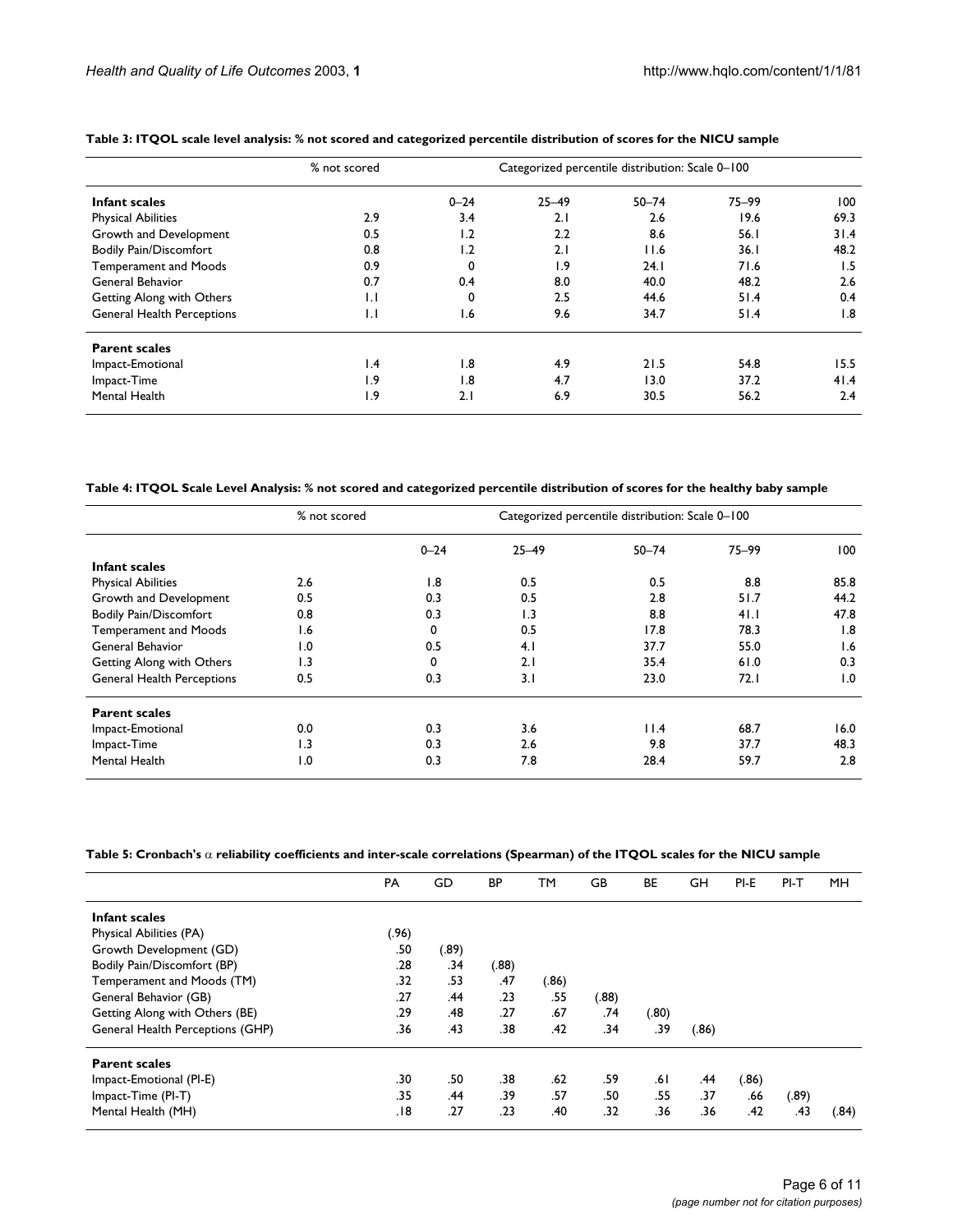correlations between scales were less than their reliability coefficients, providing evidence of unique reliable variable measured by each scale.

For test-retest reliability, 2 copies of the ITQOL were received from 71% of the families who agreed to participate. Mailings were separated on average by 13 (s.d. 5) days. Intra-class correlation coefficients exceeded the .70 benchmark, and were as follows: Physical Abilities = .80; Growth/development = .84; Bodily Pain = .71; Temperament = .75; General Behavior = .94; Getting Along = .87; General Health Perception = .89; Mental Health = .83; Impact-emotional = .77; and Impact-time = .75.

#### *Concurrent validity*

Correlations between related scales in the ITQOL and other standardized instruments were strong (see Tables [7](#page-6-1) and [8](#page-7-0)). Specifically, Getting Along, Temperament, and General Behavior correlated more strongly with CBCL syndrome and total problem scores and less strongly with domains that measure aspects of physical health. Similarly, as anticipated, the parental impact scales (emotional and time) correlated more strongly with SF-36 psychosocial scales than with SF-36 physical scales. The family cohesion item correlated strongly with the Family Function Scale and weakly or moderately with all other scales.

<span id="page-6-0"></span>**Table 6: Cronbach's** α **reliability coefficients and inter-scale correlations (Spearman) of the ITQOL scales for the healthy baby sample**

|                                 | PA    | GD    | <b>BP</b> | ТM    | GB    | BE    | GH    | PI-E  | $PI-T$ | <b>MH</b> |
|---------------------------------|-------|-------|-----------|-------|-------|-------|-------|-------|--------|-----------|
| Infant scales                   |       |       |           |       |       |       |       |       |        |           |
| Physical Abilities (PA)         | (.96) |       |           |       |       |       |       |       |        |           |
| Growth and Development (GD)     | .38   | (.82) |           |       |       |       |       |       |        |           |
| Bodily Pain/Discomfort (BP)     | .12   | .21   | (.85)     |       |       |       |       |       |        |           |
| Temperament and Moods (TM)      | .25   | .43   | .30       | (.82) |       |       |       |       |        |           |
| General Behavior (GB)           | .26   | .39   | .07       | .42   | (.87) |       |       |       |        |           |
| Getting Along with Others (BE)  | .25   | .36   | .09       | .50   | .70   | (.80) |       |       |        |           |
| General Health Perceptions (GH) | .22   | .27   | .23       | .29   | .29   | .36   | (.80) |       |        |           |
| <b>Parent scales</b>            |       |       |           |       |       |       |       |       |        |           |
| Impact-Emotional (PI-E)         | .23   | .43   | .25       | .48   | .53   | .49   | .35   | (.82) |        |           |
| Impact-Time (PI-T)              | .27   | .34   | .27       | .45   | .43   | .45   | .32   | .54   | (.88)  |           |
| Mental Health (MH)              | .18   | .22   | 16.       | .30   | .32   | .37   | .28   | .39   | .34    | (18)      |

Single items are not included in these analyses.

<span id="page-6-1"></span>**Table 7: Convergent and divergent validity for the NICU: Spearman's correlations between ITHQ domain scores and CBCL/1.5-5 scales, SF-36 domain scores and FAD**

|                               | CBCL/1.5-5 |          |                  |          | $SF-36$          |      |                |        |                    | <b>FAD</b> |
|-------------------------------|------------|----------|------------------|----------|------------------|------|----------------|--------|--------------------|------------|
| Infant scales                 | Internal   | External | Total<br>Problem | Physical | Role<br>Physical | Pain | Role<br>Mental | Energy | Social<br>function |            |
| Physical abilities            | $-35$      | $-21$    | $-.29$           | .17      | .10              | .10  | .20            | .12    | . 15               | $-.22$     |
| Growth and Development        | $-51$      | $-39$    | $-51$            | .17      | .14              | .18  | .24            | .25    | .26                | $-29$      |
| <b>Bodily Pain/discomfort</b> | $-31$      | $-27$    | $-33$            | .14      | .19              | .23  | .24            | .17    | .22                | $-15$      |
| Temperament and moods         | $-.60$     | $-52$    | $-.60$           | .24      | .26              | .24  | .29            | .30    | .38                | $-36$      |
| General behavior              | $-.47$     | $-.63$   | $-59$            | .20      | .15              | 19.  | .18            | .23    | .26                | $-35$      |
| Getting along with others     | $-61$      | $-.68$   | $-.69$           | .27      | .18              | .23  | .24            | .24    | .32                | $-36$      |
| General health perception     | $-39$      | $-29$    | $-37$            | .19      | .14              | .18  | .23            | .23    | .25                | $-.28$     |
| <b>Parent scales</b>          |            |          |                  |          |                  |      |                |        |                    |            |
| Impact-emotional              | $-57$      | $-59$    | $-.63$           | .24      | .23              | .26  | .32            | .32    | .35                | $-33$      |
| Impact-time                   | $-.46$     | $-.50$   | $-51$            | .29      | .26              | .32  | .35            | .33    | .38                | $-34$      |
| Mental health                 | $-37$      | $-.38$   | $-.40$           | .25      | .31              | .35  | .48            | .57    | .52                | $-43$      |
| General health - parent       | $-27$      | $-28$    | $-31$            | .38      | .34              | .45  | .28            | .48    | .38                | $-.30$     |
| Family cohesion               | $-24$      | $-.26$   | $-27$            | .13      | .18              | .20  | .29            | .29    | .33                | $-.58$     |

CBCL/1.5-5 domains: internalizing syndromes; externalizing syndromes; total problems score; FAD: Family Assessment Device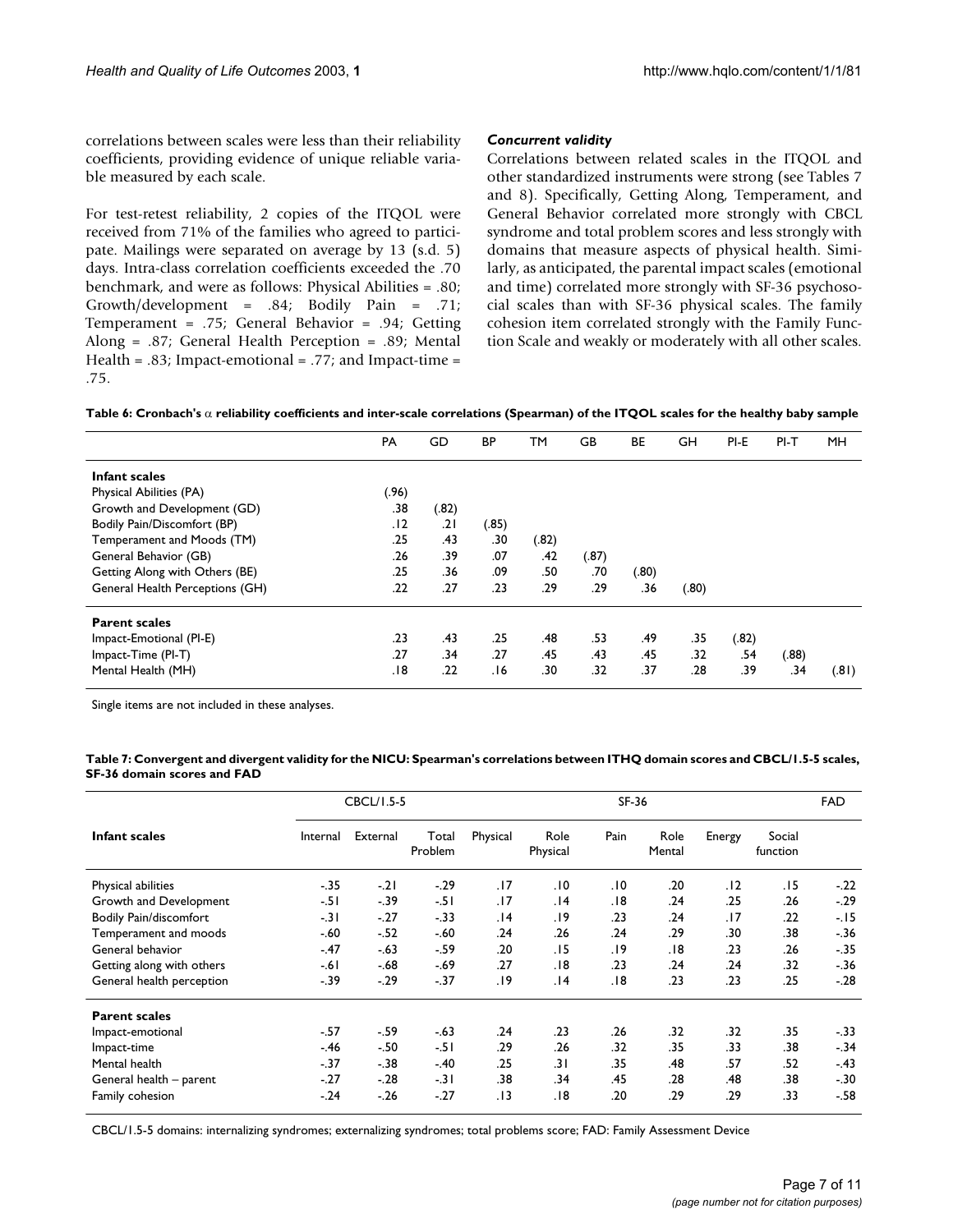|                               | CBCL/I.5-5 | SF-36    |                  |          |                  | FAD  |                |        |                    |        |
|-------------------------------|------------|----------|------------------|----------|------------------|------|----------------|--------|--------------------|--------|
| Infant scales                 | Internal   | External | Total<br>Problem | Physical | Role<br>Physical | Pain | Role<br>Mental | Energy | Social<br>function |        |
| Physical abilities            | $-.24$     | $-15$    | $-.25$           | . 13     | .18              | 16.  | .17            | . 15   | .20                | $-.23$ |
| Growth and Development        | $-.40$     | $-38$    | $-48$            | .11      | .18              | .21  | .13            | .22    | .20                | $-27$  |
| <b>Bodily Pain/discomfort</b> | $-.26$     | - 16     | $-23$            | .10      | .16              | .20  | .12            | .H     | .20                | $-14$  |
| Temperament and moods         | $-.50$     | $-38$    | $-49$            | .17      | .20              | .21  | .22            | .31    | ا3.                | $-.34$ |
| General behavior              | $-.39$     | $-57$    | $-.54$           | .12      | 14.              | . 15 | .20            | .28    | 16.                | $-33$  |
| Getting along with others     | $-.50$     | - 59     | $-.60$           | .20      | .17              | 19.  | .23            | .28    | .22                | $-.36$ |
| General health perception     | $-.33$     | $-24$    | $-34$            | .16      | .16              | 18.  | 16.            | .22    | .22                | $-.20$ |
| <b>Parent scales</b>          |            |          |                  |          |                  |      |                |        |                    |        |
| Impact-emotional              | $-.50$     | $-.53$   | $-.59$           | .20      | .17              | .22  | .30            | .34    | .29                | $-.24$ |
| Impact-time                   | $-.40$     | $-39$    | $-45$            | .24      | .25              | .24  | .25            | .35    | .33                | $-.28$ |
| Mental health                 | $-.33$     | $-28$    | $-37$            | .22      | .24              | .26  | .45            | .56    | .52                | $-42$  |
| General health - parent       | $-19$      | $-20$    | $-.24$           | .40      | .32              | .43  | .18            | .38    | .33                | $-34$  |
| Family cohesion               | $-21$      | $-26$    | $-28$            | .05      | .05              | 0١.  | 19.            | ا 2.   | 16.                | $-53$  |

<span id="page-7-0"></span>**Table 8: Convergent and divergent validity for the healthy baby sample: Spearman's correlations between ITHQ domain scores and CBCL/1.5-5 scales, SF-36 domain scores and FAD**

CBCL/1.5-5 domains: IN – internalizing syndromes; EX – externalizing syndromes; TOT – total problems score; FAD: Family Assessment Device

<span id="page-7-1"></span>**Table 9: Discriminant Validity of the ITQOL: Comparison of mean (s.d.) ITQOL scales scores (s.d.) for the NICU and healthy baby samples**

|                               | <b>NICU</b> | <b>Healthy</b> | <b>Effect size</b> | p-value |
|-------------------------------|-------------|----------------|--------------------|---------|
| <b>Infant Scales</b>          | $(n = 952)$ | $(n = 387)$    |                    |         |
| <b>Physical Abilities</b>     | 92.7(20)    | 97.2(13)       | $-.25$             | $500 -$ |
| Growth and Development        | 89.5(16)    | 94.5 (10)      | $-35$              | $500 -$ |
| <b>Bodily Pain/Discomfort</b> | 86.4(18)    | 88.0 (15)      | $-.09$             | .540    |
| <b>Temperament and Moods</b>  | 80.3(12)    | 82.0(10)       | $-15$              | .050    |
| General Behavior              | 73.4 (16)   | 75.6 (15)      | $-14$              | .022    |
| Getting Along with Others     | 73.8 (12)   | 76.4 (II)      | $-.23$             | $500 -$ |
| General Health                | 73.1 (18)   | 80.9(13)       | $-.46$             | $500 -$ |
| Perceptions                   |             |                |                    |         |
| <b>Parent scales</b>          |             |                |                    |         |
| Impact-emotional              | 80.5(19)    | 85.1(15)       | $-.26$             | $500 -$ |
| Impact-time                   | 86.3(19)    | 90.0(15)       | $-.21$             | .003    |
| Mental Health                 | 73.7 (17)   | 75.3(15)       | $-.09$             | .246    |
| General Health                | 77.3 (22)   | 80.5 (20)      | $-15$              | .044    |
| Family cohesion               | 76.7 (21)   | 78.8 (19)      | $-10$              | .255    |

Scores range 0–100 – a higher score indicated more favorable quality of life

#### *Discriminant validity*

Table [9](#page-7-1) and [10](#page-8-0) presents findings for tests of discriminant validity. Parents of NICU children reported their children as having significantly poorer HRQL than children in the healthy baby group for 5 of the child scales. Scores for the NICU sample were also lower for the 3 parent scales. These differences were all small in size (effect size .44 or smaller).

In the NICU sample, those with children with at least one health problem that required treatment in the past year had poorer reported HRQL in all areas compared with those without health problems. In the healthy baby sample, significant differences were noted for 4 of the child scales.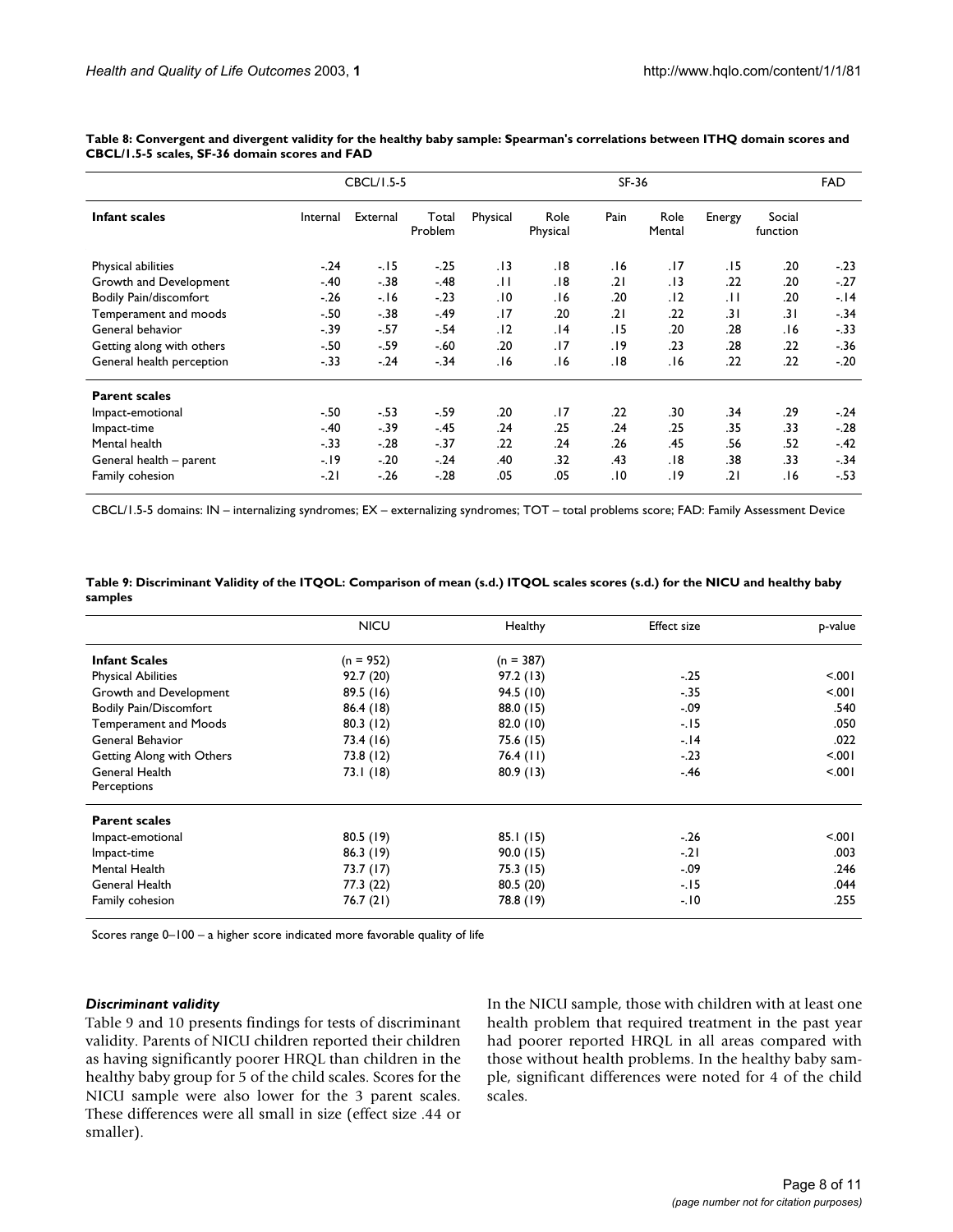| Infant scales                     |              | NICU sample |                     | Healthy baby sample |              |                     |  |
|-----------------------------------|--------------|-------------|---------------------|---------------------|--------------|---------------------|--|
|                                   | $1(n = 395)$ | 0 (n = 553) | Effect size p-value | I (n = 98)          | $0(n = 287)$ | Effect size p-value |  |
| <b>Physical Abilities</b>         | 89.6 (23)    | 94.9(17)    | $-28 \le 001$       | 98.0(8)             | 96.9(15)     | .08.121             |  |
| Growth and Development            | 85.1(19)     | 92.5(12)    | $-47 < 001$         | 92.8(10)            | 95.1(9)      | $-.26.006$          |  |
| <b>Bodily Pain/Discomfort</b>     | 81.6(21)     | 89.7(15)    | $-45 < 001$         | 80.8(18)            | 90.4(13)     | $-.63 < .001$       |  |
| <b>Temperament and Moods</b>      | 78.1 (13)    | 81.7(11)    | $-31 \le 001$       | $80.5$ (11)         | 82.5(9)      | $-.24.105$          |  |
| General Behavior                  | 70.5 (18)    | 75.4 (15)   | $-.30 < .001$       | 72.8(16)            | 76.5(15)     | $-0.29$ $.013$      |  |
| Getting Along with Others         | 71.5(12)     | 75.4 (11)   | $-.33 < .001$       | $76.0$ (11)         | $76.7$ (11)  | $-1072$             |  |
| <b>General Health Perceptions</b> | 64.8 (19)    | 79.0 (15)   | $-0.80 < 0.01$      | 73.1(15)            | $83.8$ (11)  | $-0.82 < 0.01$      |  |
| <b>Parent scales</b>              |              |             |                     |                     |              |                     |  |
| Impact-emotional                  | 75.4 (21)    | 84.0 (17)   | $-46 \le 001$       | 82.3(17)            | 86.1(14)     | $-.28.035$          |  |
| Impact-time                       | 81.8(22)     | 89.5(16)    | $-40 < 001$         | 87.2(18)            | 91.0(14)     | $-.28.027$          |  |
| Mental Health                     | 70.2 (19)    | 76.2 (16)   | $-36 \le 001$       | 73.8 (17)           | 75.7(15)     | $-13.241$           |  |
| General Health                    | 72.1(24)     | 80.9(19)    | $-.39 < .001$       | 80.2(19)            | 80.5(20)     | $-02$ .772          |  |
| Family cohesion                   | 73.0 (24)    | 79.I (20)   | $-28 < 001$         | 76.9 (20)           | 79.3 (19)    | $-13.261$           |  |

<span id="page-8-0"></span>**Table 10: Discriminant validity of the ITQOL: mean ITQOL scale scores, for those with one or more health problems versus none for the NICU and healthy baby samples**

Scores range 0–100 – a higher score indicated more favorable quality of life

# **Discussion**

Increasingly, valid and reliable instruments are needed by researchers and clinicians to facilitate the collection of HRQL data in children. The preliminary results from this study of children aged 3 and 4 years of age indicate that the ITQOL has acceptable reliability in a sample of children requiring neonatal intensive care and a sample of healthy peers born during the same time period. The vast majority of items in the ITQOL were substantially linearly related to their hypothesized scale, and correlations were stronger than with other scales. This finding suggests acceptable item discriminant validity. Alpha coefficients for all but one scale (Physical Abilities .96) were between .80 and .90, indicating that each domain was internally reliable. In addition, the ICCs were all satisfactory, indicating that parents were consistent in their ratings of their children's health upon repeated assessments.

The range of scores in three scales for both samples (Physical Abilities; Growth and Development; Bodily Pain/Discomfort) was rather skewed. It is possible that the ceiling effects may be due to the absence of younger children in our sample, or it could be because many of these children, after graduating from the NICU, are healthy. Questionnaires were sent to parents of children as they turned 3 1/ 2 and were completed at different times (due to the lag time for locating families that moved). Thus, our samples included children ranging in age from 3 to 5 years. The five year olds were excluded since these data were unlikely to be representative. Future validation research should look at the full age-range from two months up to fiveyears, as well as sub-populations (e.g., children with acute and chronic disease). Given the rapidly changing nature

of infants and toddlers, it will be important to establish that the same instrument can measure HRQL in a twomonth old and a five-year old.

In its present form, the main disadvantage of the ITQOL is its length. Evidence from the item-level analysis (certain items did not satisfy scaling success criteria) suggests there may be scope for reducing the questionnaire's length. In a recent systematic review of methods used to increase response to postal surveys, the use of a short questionnaire made response much more likely [44]. Since many HRQL studies rely on postal surveys, the development of a short-form, which is planned, may prove useful. Future validation research will need to ensure a large enough sample size across age groups to provide the opportunity to determine which items may be deleted and still retain the psychometric properties deemed necessary.

This study has certain limitations. First, we did not explore concurrent validity for all the instruments' domains. There was no suitable validated multidimensional measure of HRQL for preschoolers at the time our study was setup. We, therefore, chose to include a validated measure of behavior (CBCL/1.5-5), since the developmental version of the ITQOL is heavily weighted towards measuring behavior. Had we included domain-specific measures for all domains in our study, the length of our questionnaire booklet would likely have been unacceptable to subjects. Using the CBCL/1.5-5, SF-36 and FAD, we found expected correlations between similar and dissimilar constructs in the various measures. Future research should explore concurrent and divergent validity for all the ITQOL domains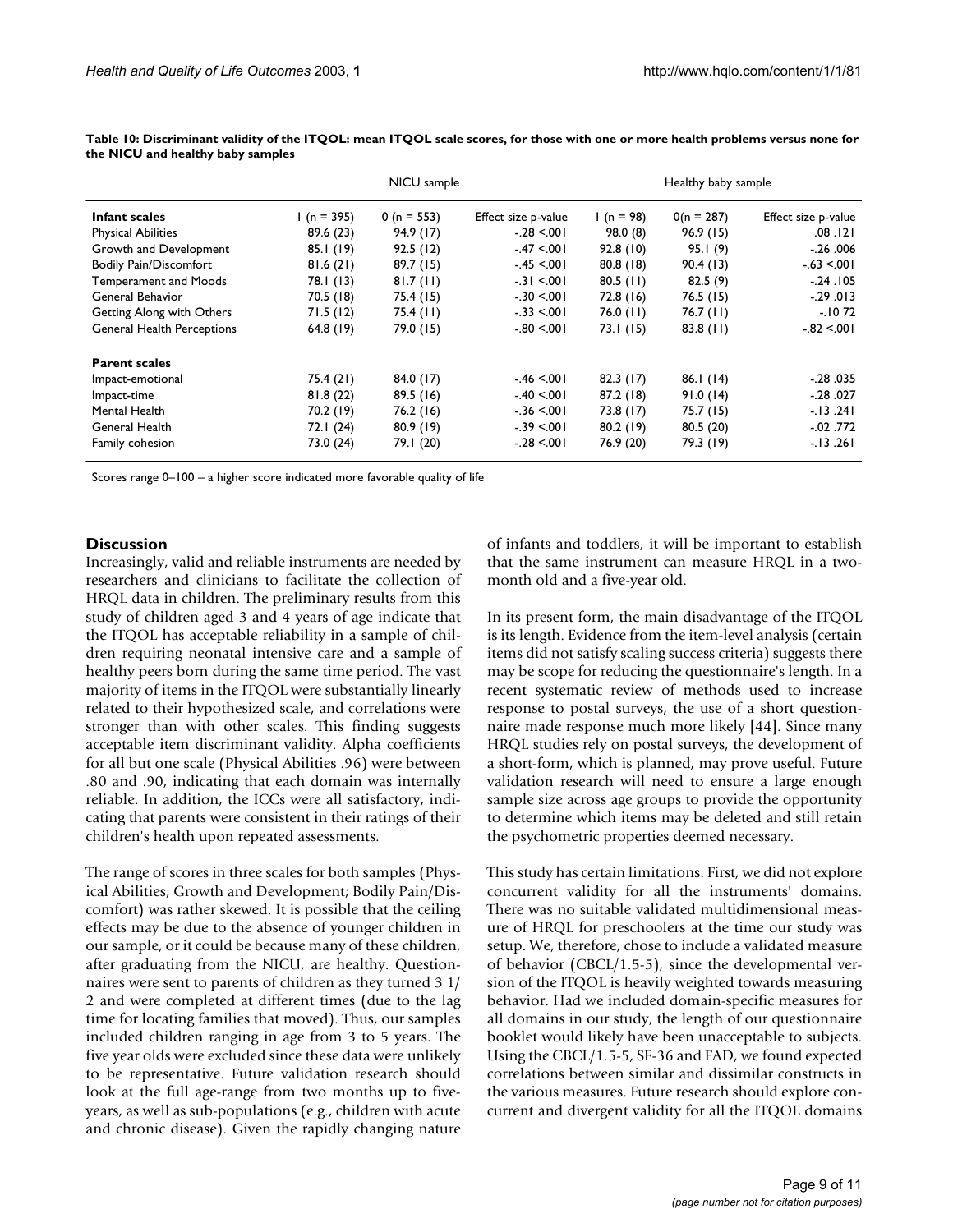and there are now validated instruments that would facilitate this exercise.

Second, although we made every effort to locate the entire cohort, we only found 81%, and only 67.9% of these subjects completed our study questionnaire. This response rate is within the range often obtained in a postal survey [45]. Many of the non-participants indicated (verbally or in writing) they were "too busy" to participate. It is also likely that some questionnaires returned to us blank were from non-English speakers. Elsewhere we report that where we had data and were able to look at response bias (NICU sample only), we found a few differences between non-respondents and respondents children, which suggested that non-respondents had healthier babies to begin with, and represents a potential source of bias [28].

Third, our group of healthy babies was not randomly selected from all low-risk births in the province. However, they composed a consecutive sample of hospital deliveries by all family physicians working within the primary care units affiliated with 2 of the hospitals (the third hospital did not have such a unit).

# **Conclusion**

The results from this study indicate that the ITQOL has good reliability and construct validity in a sample of children who were healthy and another that had morbid conditions requiring neonatal intensive care. Limitations include its length and possible ceiling effects. Future validation work should include children of different ages and with different clinical problems.

# **Author's contributions**

Anne Klassen contributed to the study's conception and design; acquisition of data; analysis and interpretation of data; drafting of manuscript; revised the article critically for important intellectual content; and gave final approval of the version to be published.

Jeanne M. Landgraf, contributed to analysis and interpretation of data; revised the article critically for important intellectual content; and gave final approval of the version to be published

Shoo Lee contributed to the study's conception and design, acquisition of data, analysis and interpretation of data; revised the article critically for important intellectual content and gave final approval of the version to be published.

Morris Barer contributed to the analysis and interpretation of data; revised the article critically for important intellectual content; and gave final approval of the version to be published.

Parminder Raina contributed to the study's conception and design; the analysis and interpretation of data; revised the article critically for important intellectual content; and gave final approval of the version to be published.

Herbert Chan contributed to the acquisition of data; revised the article critically for important intellectual content; and gave final approval of the version to be published.

Derek Matthew contributed to the acquisition of data; revised the article critically for important intellectual content; and gave final approval of the version to be published.

David Brabyn contributed to the acquisition of data; revised the article critically for important intellectual content; and gave final approval of the version to be published.

# **Acknowledgements**

The Hospital for Sick Children Foundation (Toronto) provided an operating grant for this study. Anne Klassen was recipient of a Killam Postdoctoral Fellowship. From Canadian Institutes of Health Research, Anne Klassen holds a Senior Research Fellowship, and Parminder Raina holds a New Investigator Award. We would like to thank the families that participated in our study and the Canadian Neonatal Network.

### **References**

- 1. Eiser C, Morse R: **[A review of measures of quality of life for](http://www.ncbi.nlm.nih.gov/entrez/query.fcgi?cmd=Retrieve&db=PubMed&dopt=Abstract&list_uids=10.1136/adc.84.3.205) [children with chronic illness](http://www.ncbi.nlm.nih.gov/entrez/query.fcgi?cmd=Retrieve&db=PubMed&dopt=Abstract&list_uids=10.1136/adc.84.3.205)[.](http://www.ncbi.nlm.nih.gov/entrez/query.fcgi?cmd=Retrieve&db=PubMed&dopt=Abstract&list_uids=11207164)** *Arch Dis Child* 2001, **84:**205-211.
- 2. Varni JW, Seid M, Kurtin PS: **[PedsQL 4.0: reliability and validity](http://www.ncbi.nlm.nih.gov/entrez/query.fcgi?cmd=Retrieve&db=PubMed&dopt=Abstract&list_uids=10.1097/00005650-200108000-00006) [of the Pediatric Quality of Life Inventory version 4.0 generic](http://www.ncbi.nlm.nih.gov/entrez/query.fcgi?cmd=Retrieve&db=PubMed&dopt=Abstract&list_uids=10.1097/00005650-200108000-00006) [core scales in healthy and patient populations](http://www.ncbi.nlm.nih.gov/entrez/query.fcgi?cmd=Retrieve&db=PubMed&dopt=Abstract&list_uids=10.1097/00005650-200108000-00006)[.](http://www.ncbi.nlm.nih.gov/entrez/query.fcgi?cmd=Retrieve&db=PubMed&dopt=Abstract&list_uids=11468499)** *Med Care* 2001, **39:**800-812.
- 3. Eiser C, Mohay H, Morse R: **[The measurement of quality of life](http://www.ncbi.nlm.nih.gov/entrez/query.fcgi?cmd=Retrieve&db=PubMed&dopt=Abstract&list_uids=10.1046/j.1365-2214.2000.00154.x) [in young children](http://www.ncbi.nlm.nih.gov/entrez/query.fcgi?cmd=Retrieve&db=PubMed&dopt=Abstract&list_uids=10.1046/j.1365-2214.2000.00154.x)[.](http://www.ncbi.nlm.nih.gov/entrez/query.fcgi?cmd=Retrieve&db=PubMed&dopt=Abstract&list_uids=10998003)** *Child Care Health Dev* 2000, **26:**401-414.
- 4. Eiser C, Morse R: **[Can parents rate their child's health-related](http://www.ncbi.nlm.nih.gov/entrez/query.fcgi?cmd=Retrieve&db=PubMed&dopt=Abstract&list_uids=10.1023/A:1012253723272) [quality of life? Results of a systematic review](http://www.ncbi.nlm.nih.gov/entrez/query.fcgi?cmd=Retrieve&db=PubMed&dopt=Abstract&list_uids=10.1023/A:1012253723272)[.](http://www.ncbi.nlm.nih.gov/entrez/query.fcgi?cmd=Retrieve&db=PubMed&dopt=Abstract&list_uids=11763247)** *Qual Life Res* 2001, **10:**347-357.
- 5. Schmidt LJ, Garratt AM, Fitzpatrick R: **[Child/parent-assessed pop](http://www.ncbi.nlm.nih.gov/entrez/query.fcgi?cmd=Retrieve&db=PubMed&dopt=Abstract&list_uids=10.1046/j.1365-2214.2002.00266.x)[ulation health outcome measures: a structured review](http://www.ncbi.nlm.nih.gov/entrez/query.fcgi?cmd=Retrieve&db=PubMed&dopt=Abstract&list_uids=10.1046/j.1365-2214.2002.00266.x)[.](http://www.ncbi.nlm.nih.gov/entrez/query.fcgi?cmd=Retrieve&db=PubMed&dopt=Abstract&list_uids=12064288)** *Child Care Health Dev* 2002, **28:**227-237.
- 6. Connolly MA, Johnson JA: **[Measuring Quality of life in Paediatric](http://www.ncbi.nlm.nih.gov/entrez/query.fcgi?cmd=Retrieve&db=PubMed&dopt=Abstract&list_uids=10724790) [Patients.](http://www.ncbi.nlm.nih.gov/entrez/query.fcgi?cmd=Retrieve&db=PubMed&dopt=Abstract&list_uids=10724790)** *Pharmacoeconomics* 1999, **16:**605-625.
- 7. Pal DK: **[Quality of life assessment in children: a review of con](http://www.ncbi.nlm.nih.gov/entrez/query.fcgi?cmd=Retrieve&db=PubMed&dopt=Abstract&list_uids=8882220)[ceptual and methodological issues in multidimensional](http://www.ncbi.nlm.nih.gov/entrez/query.fcgi?cmd=Retrieve&db=PubMed&dopt=Abstract&list_uids=8882220) [health status measures.](http://www.ncbi.nlm.nih.gov/entrez/query.fcgi?cmd=Retrieve&db=PubMed&dopt=Abstract&list_uids=8882220)** *J Epidemiol Community Health* 1996, **50:**391-396.
- 8. Spieth LE, Harris CV: **Assessment of health-related quality of life in children and adolescents: an integrative review.** *J Pediatr Psych* 1996, **21:**175-193.
- 9. Abetz L: *The Infant/toddler Quality of Life Questionnaire: Conceptual framework, logic, content, and preliminary psychometric results Final Report to Schering-Plough Laboratories and Health Technology Associates. New England Medical Center*; 1994.
- 10. Langraf JM, Abetz L, Ware JE: *The Child Health Questionnaire (CHQ): A User's Manual 2nd Printing Boston MA: HealthAct*; 1999.
- 11. World Health Organization: *Constitution of the World Health Organization. WHO Basic Documents Geneva*; 1948.